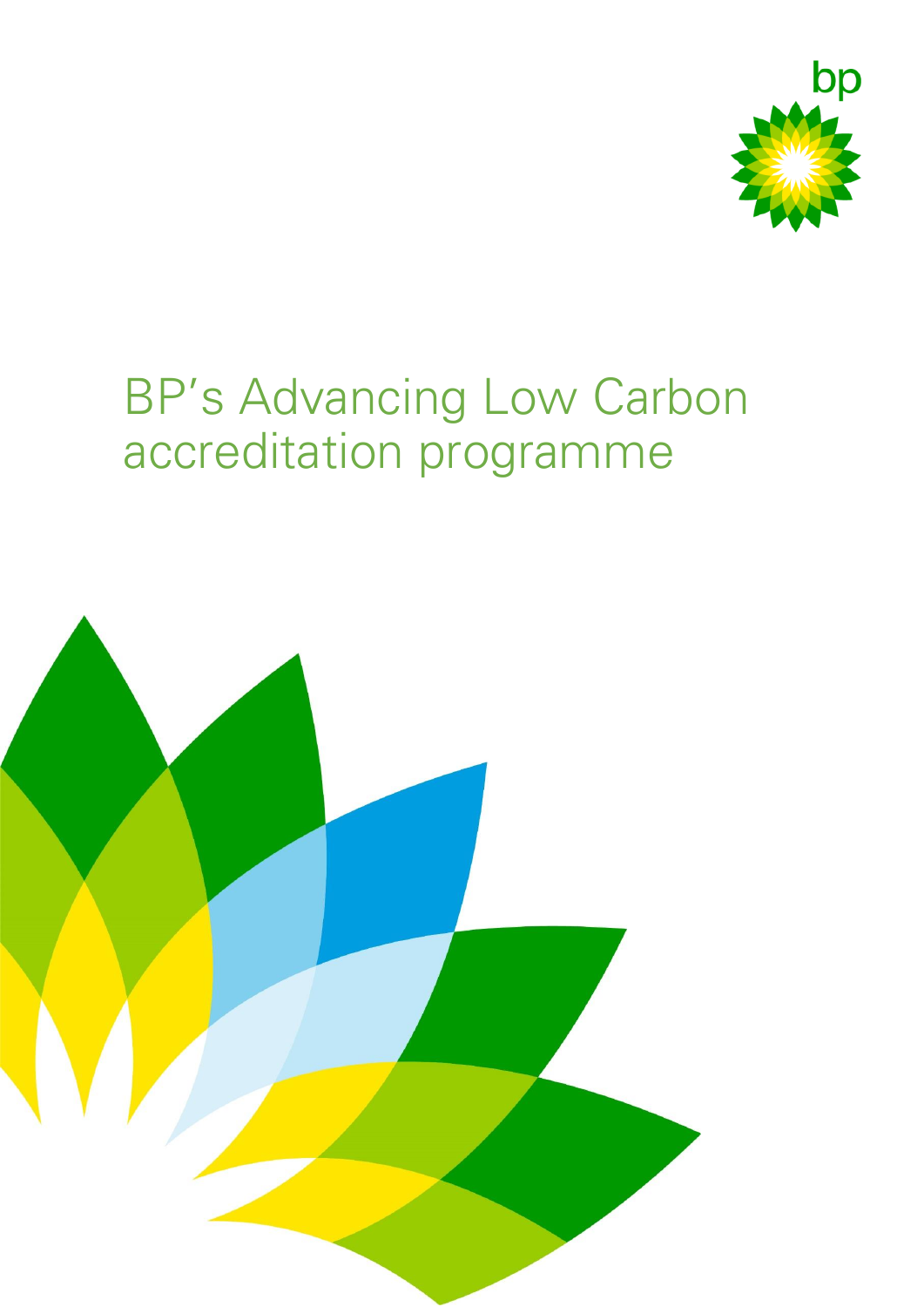# **Introduction**

BP's Advancing Low Carbon accreditation programme is designed to encourage every part of BP to identify lower carbon opportunities. It does this by providing a framework to highlight activities by BP and BP partners that demonstrate what we describe as a better carbon outcome.

Activities from all aspects of BP's business are eligible, including products, operations, investments and ventures. Activities can be undertaken by BP itself or in partnership with others.

To be recognised within the programme, each activity must meet a set of stringent criteria developed by BP. Our external assurance provider, Deloitte LLP, assesses the programme and criteria and independently assures the activities and greenhouse gas (GHG) savings or offsets within it.

Activities that achieve accreditation within BP's Advancing Low Carbon accreditation programme are awarded our Advancing Low Carbon mark. This can be used by the activity as appropriate in their communications and branding for the period of their accreditation.

This document aims to provide further detail on our programme – including the criteria, process design and application.

# Activities included in the programme

Activities from across BP are eligible to apply. These must be activities which deliver what we describe as a better carbon outcome:

- In our operations for example in our upstream and downstream businesses.
- Through our products and services which help customers lower their carbon footprint – for example through fuels, lubricants and petrochemicals.
- Through low-carbon businesses for example our renewables businesses.

Activities that may not have a direct quantitative emissions impact immediately but instead contribute to advancing low carbon by developing new low carbon technologies, supporting scientific and academic research or driving action on carbon via partnerships and collaborations are also eligible. Activities can be delivered by BP or a BP partner.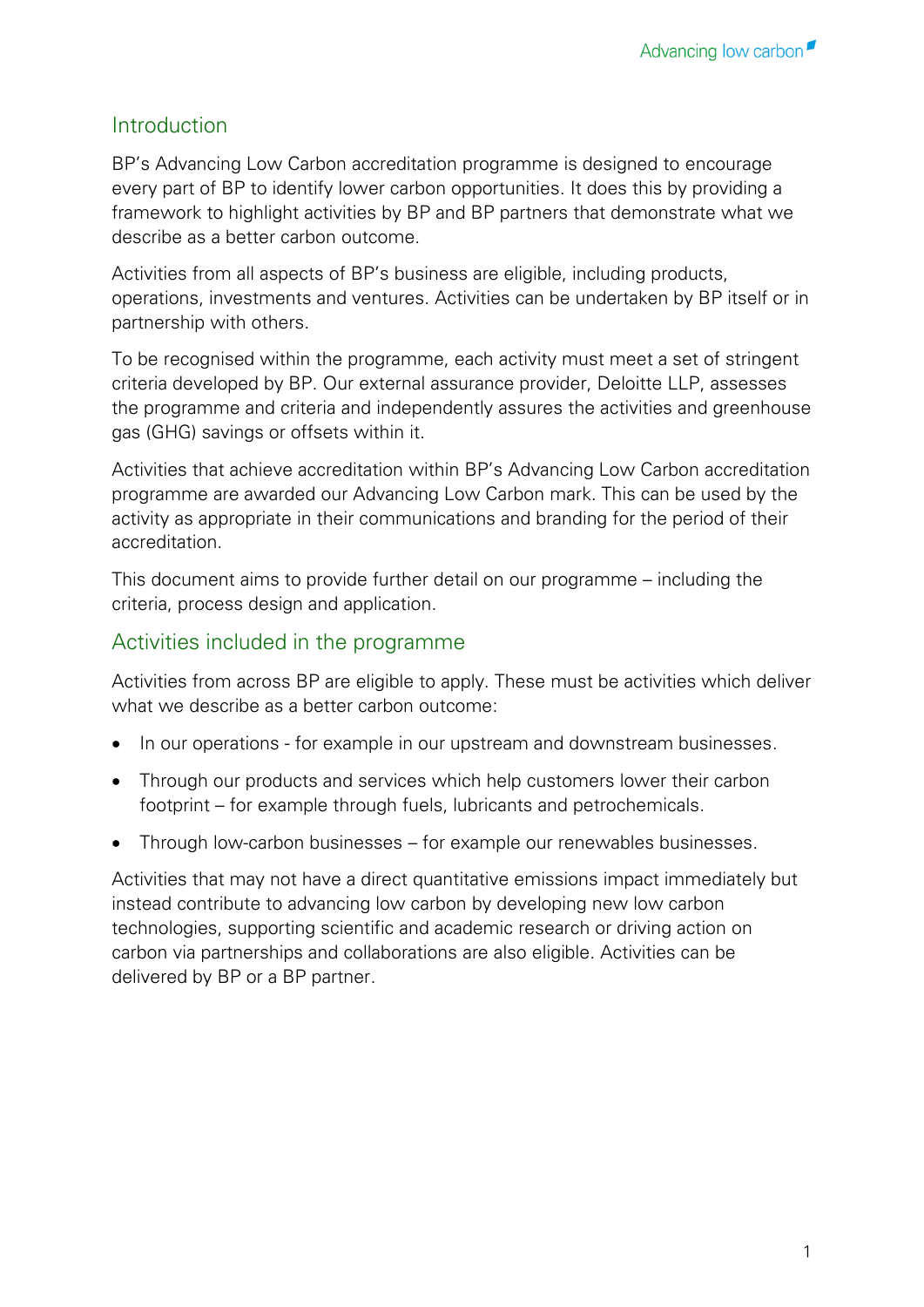# Accreditation process and governance

An overview of the accreditation process is set out below.



STEP 1: Potential eligible activities are identified through discussions with BP businesses and subject matter experts.

STEP 2: Business areas with eligible activities submit an application(s) to the ALC programme and provide the required evidence. Applications are made based on the ALC criteria and supporting guidelines as summarised below.

STEP 3: The ALC team and internal experts review submitted activities against the criteria, assess whether methodologies meet required standards where relevant and whether information provided is consistent and complete.

STEP 4: Members of the BP Target Neutral Advisory and Assurance Panel review the ALC programme and activities and provide external challenge and advice.

STEP 5: Our external assurance partner, Deloitte LLP, assesses the activities on an annual basis to provide assurance that the ALC process has been followed, criteria met, and where appropriate that the methodologies have been correctly applied in estimating GHG savings and offsets within the programme. Deloitte also reviews the communication of all the ALC activities and ALC accreditation programme via the ALC webpages and BP's corporate reporting materials to ensure that this reflects the evidence they have been provided.

**STEP 6:** Activities that BP consider to have successfully passed through the application and assurance process are accredited and become part of the ALC programme for the 12 month accreditation period.

Advancing Low Carbon accreditation criteria and general principles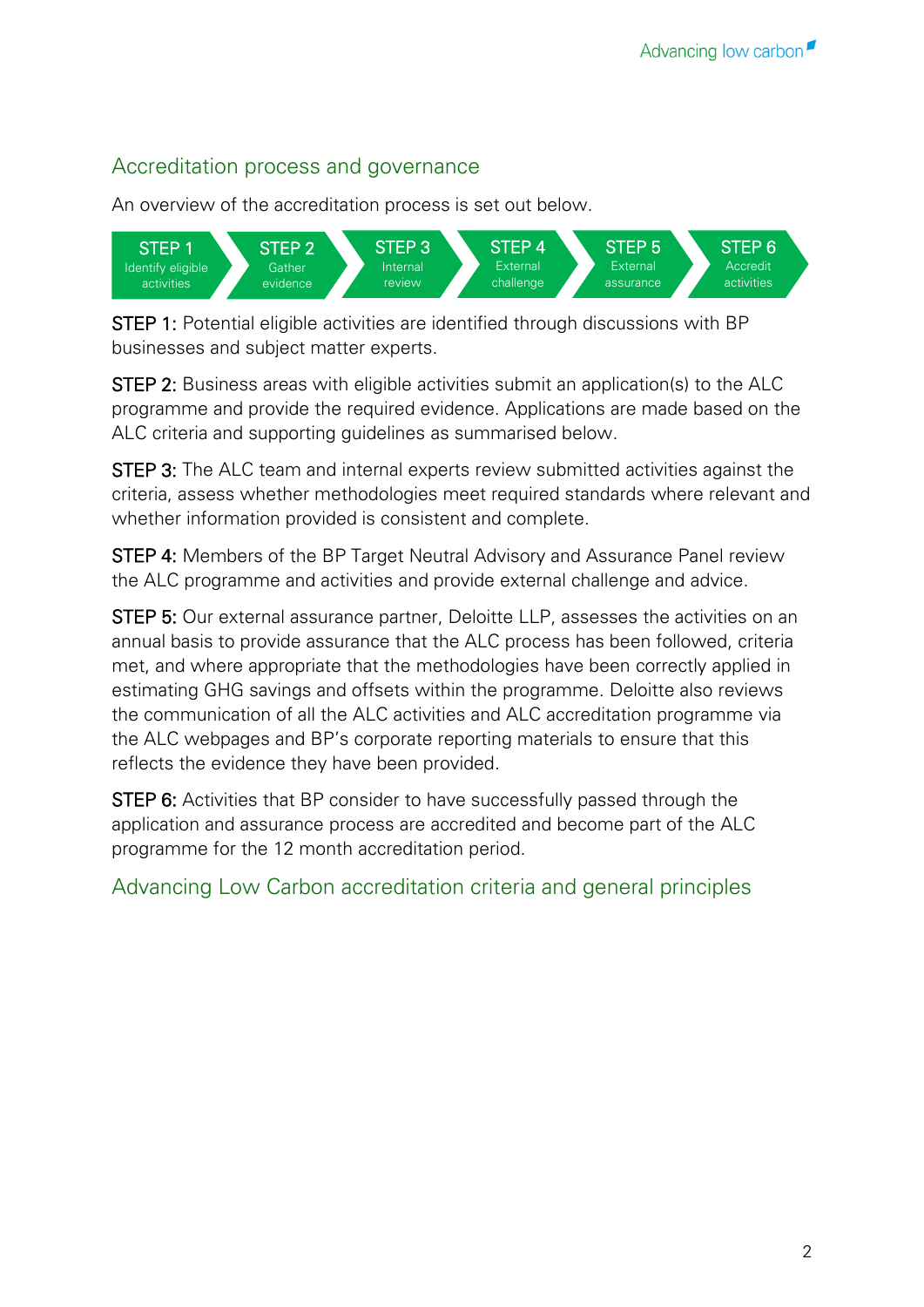

All activities are verified against the seven criteria listed above. These criteria have been developed by BP for use in our programme and assessed by Deloitte LLP. GHG calculations and communications related to the activities are also requested to be in accordance with the following over-arching principles based on GHG Protocol Reporting and Accounting Standards<sup>1</sup>:

- Completeness: reported information should be complete with respect to the normal accounting boundary of the reporting unit, the scope of information required and any guidance on boundaries provided.
- Accuracy: information should have a high level of accuracy that is consistent with the intended use of the data.
- Consistency: reported data for activities should be comparable year-on-year and in the long term.
- Transparency: all required information, processes and any changes are clearly documented.
- Relevance: data and information are what is required for the stated purpose, whether that be internal or external.

# Meeting the ALC criteria requirements

As part of the accreditation process, each activity must gather evidence to demonstrate it has met all seven ALC criteria. Each criterion has its own set of requirements, thresholds and methodologies as summarised below.

#### Criterion 1: deliver better carbon outcomes

Each activity must meet at least one of the 'better carbon outcomes' defined by the programme:

- a) reducing GHG emissions
- b) producing less carbon than competitor or industry benchmarks (or will do once fully scaled)
- c) providing renewable energy
- d) offsetting carbon produced

<sup>1</sup> <sup>1</sup> http://www.ghgprotocol.org/sites/default/files/ghgp/standards/ghg-protocol-revised.pdf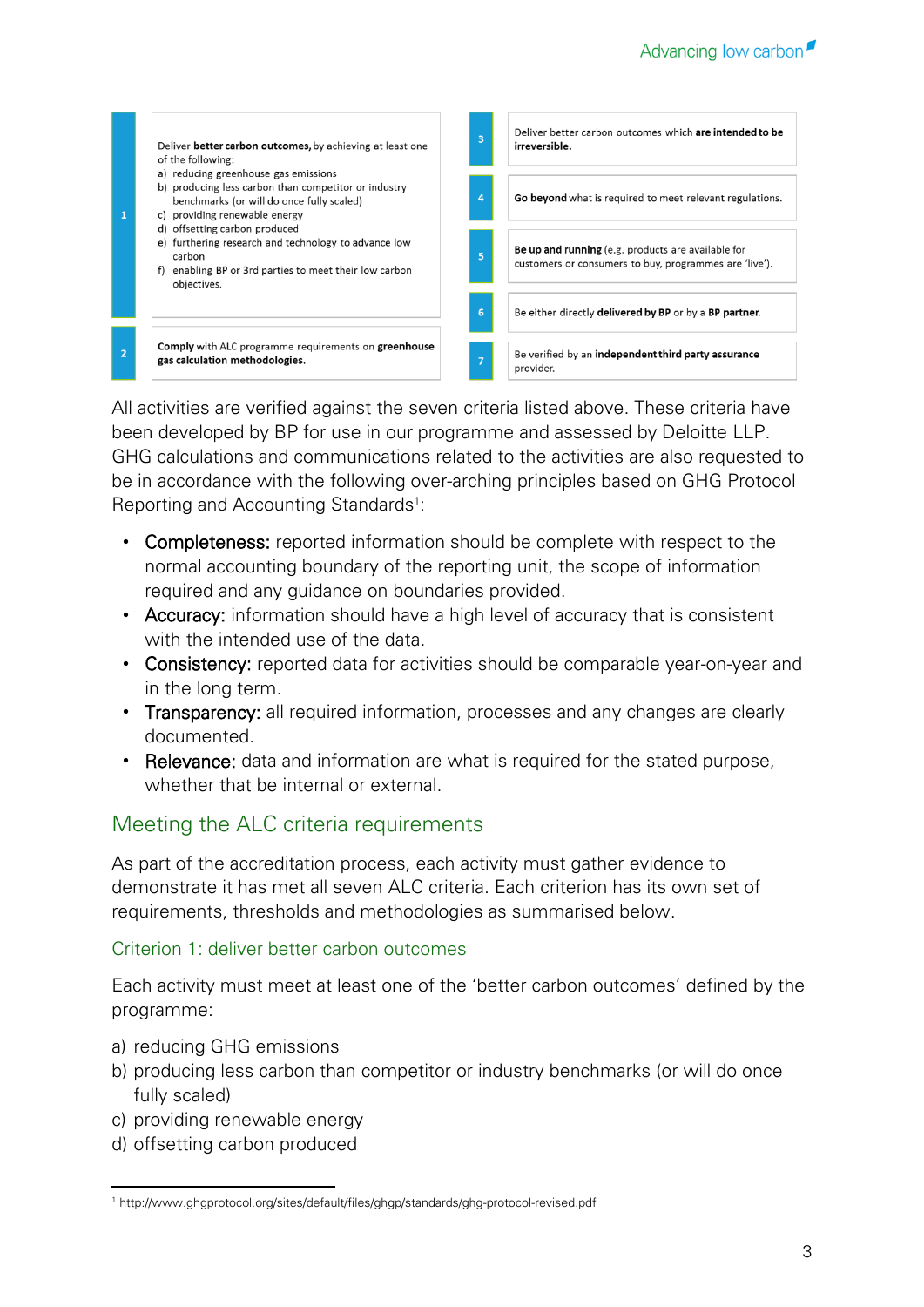e) furthering research and technology to advance low carbon

f) enabling BP or 3rd parties to meet their low carbon objectives

For activities eligible under Criteria 1(a) – 1 (d):

- All measurements or estimations must be based on  $CO<sub>2</sub>$  equivalents ( $CO<sub>2</sub>e$ ), in metric tonnes.
- All emission reductions and the project activities that generate them must be proven to have genuinely taken place, and the emission reductions must have happened within the life of the activity.

For activities eligible under Criterion 1(e):

• No quantitative data is required; however, activities must provide qualitative evidence or other forms of quantitative evidence according to the requirements specified.

For activities eligible under Criterion 1(f):

- Applications can submit quantitative data if available. If this is not possible, activities must provide qualitative evidence or other forms of quantitative evidence according to the requirements specified.
- All measurements or estimations must be based on  $CO<sub>2</sub>$  equivalents ( $CO<sub>2</sub>e$ ), in metric tonnes.

#### Criterion 1a: Reducing GHG emissions

GHG reductions represent the difference between emissions emitted during the reporting period and expected emissions for the same period had the activity not taken place. To meet this criterion, a minimum saving of 1,000 tonnes  $CO<sub>2</sub>e$  must be achieved over the period of a year in which the activity is fully operational.

Activity emissions must be calculated following ALC programme requirements as per Criteria 2.

#### Criterion 1b: Producing less carbon than competitor or industry benchmarks

In line with principles from [ISO 14021's](https://www.iso.org/standard/66652.html) requirements on comparative claims, any comparative claim must be:

- quantified and calculated using the same units of measurement and on the same basis
- based on the same functional unit
- calculated over an appropriate time interval for the time the activity has been operational.

To meet criterion 1b, a minimum saving of 1,000 tonnes  $CO<sub>2</sub>e$  must be achieved compared to the benchmark over the period of a year in which the activity is fully operational. Activities yet to be fully operational (e.g. pilots within a single geographic market) may be eligible provided: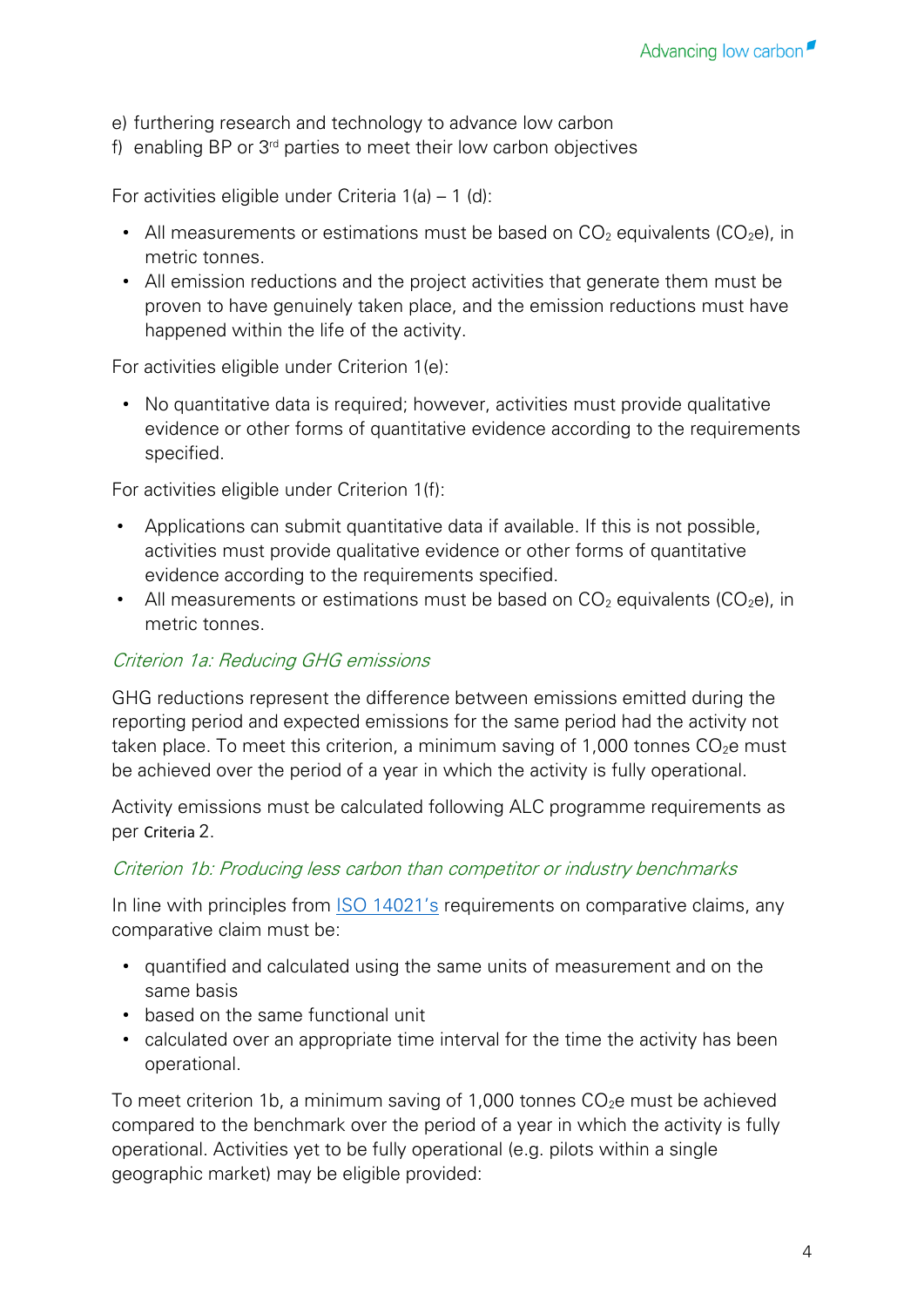- the business is committed to scaling the activity
- once at full scale, the activity will achieve minimum saving of 1,000 tonnes  $CO<sub>2</sub>e$ compared to the benchmark over a 12 month period.

Benchmarks are reviewed on an annual basis. Activity emissions must be calculated following ALC programme requirements as per Criterion 2.

### Criterion 1c: Providing renewable energy

Activities meeting this criterion include renewable energy from wind, solar, bioenergy, geothermal and marine (tidal and wave).

The activity must have a minimum saving of 1,000 tonnes  $CO<sub>2</sub>e$  over a period of 12 months compared to an average carbon intensity alternative. To quantify these GHG emission savings, BP has developed methodology using globally recognized and respected references which follow the [ISO 14040:2006](https://www.iso.org/standard/37456.html) standard on life cycle assessment.

This is as follows for wind and biofuels:

- Wind: net  $CO<sub>2</sub>$  avoided due to the displacement of grid average power (in US sub-grids where BP's wind farms are located) by BP's US Wind power generation.
- Biofuels:  $CO<sub>2</sub>$  equivalent emissions avoided due to the displacement of fossil gasoline with sugarcane ethanol on an energy equivalent basis.

# Criterion 1d: Offsetting carbon produced

Offsetting is the practice of compensating for GHG emissions by purchasing and retiring carbon credits<sup>2</sup>. If the activity wishes to be accredited under this criterion, its offsets must be applied in the context of a broader carbon management plan; not in isolation, and must lead to the retirement of at least 1,000  $CO<sub>2</sub>e$  tonnes over 12 months in the accreditation year if fully operational. Activities yet to be fully operational (e.g. pilots within a single geographic market) may be eligible provided:

- the business is committed to scaling the activity
- once at full scale, the activity will achieve a minimum offset of 1,000 tonnes  $CO<sub>2</sub>e$ .

All carbon neutral projects must follow the [ICROA code of best practice.](http://www.icroa.org/The-ICROA-Code-of-Best-Practice) GHG emissions from products should be calculated using the [GHG Protocol Product](http://www.ghgprotocol.org/sites/default/files/ghgp/standards/Product-Life-Cycle-Accounting-Reporting-Standard_041613.pdf)  [Standard](http://www.ghgprotocol.org/sites/default/files/ghgp/standards/Product-Life-Cycle-Accounting-Reporting-Standard_041613.pdf) and the GHG emissions from operations should be calculated using the [GHG Protocol Corporate Standard.](http://www.ghgprotocol.org/sites/default/files/ghgp/standards/ghg-protocol-revised.pdf) GHG offsets are required to follow the methodology defined in [PAS 2060.](https://shop.bsigroup.com/ProductDetail/?pid=000000000030286698)

<sup>1</sup> <sup>2</sup> As defined per the International Carbon Reduction and Offset Alliance (ICROA)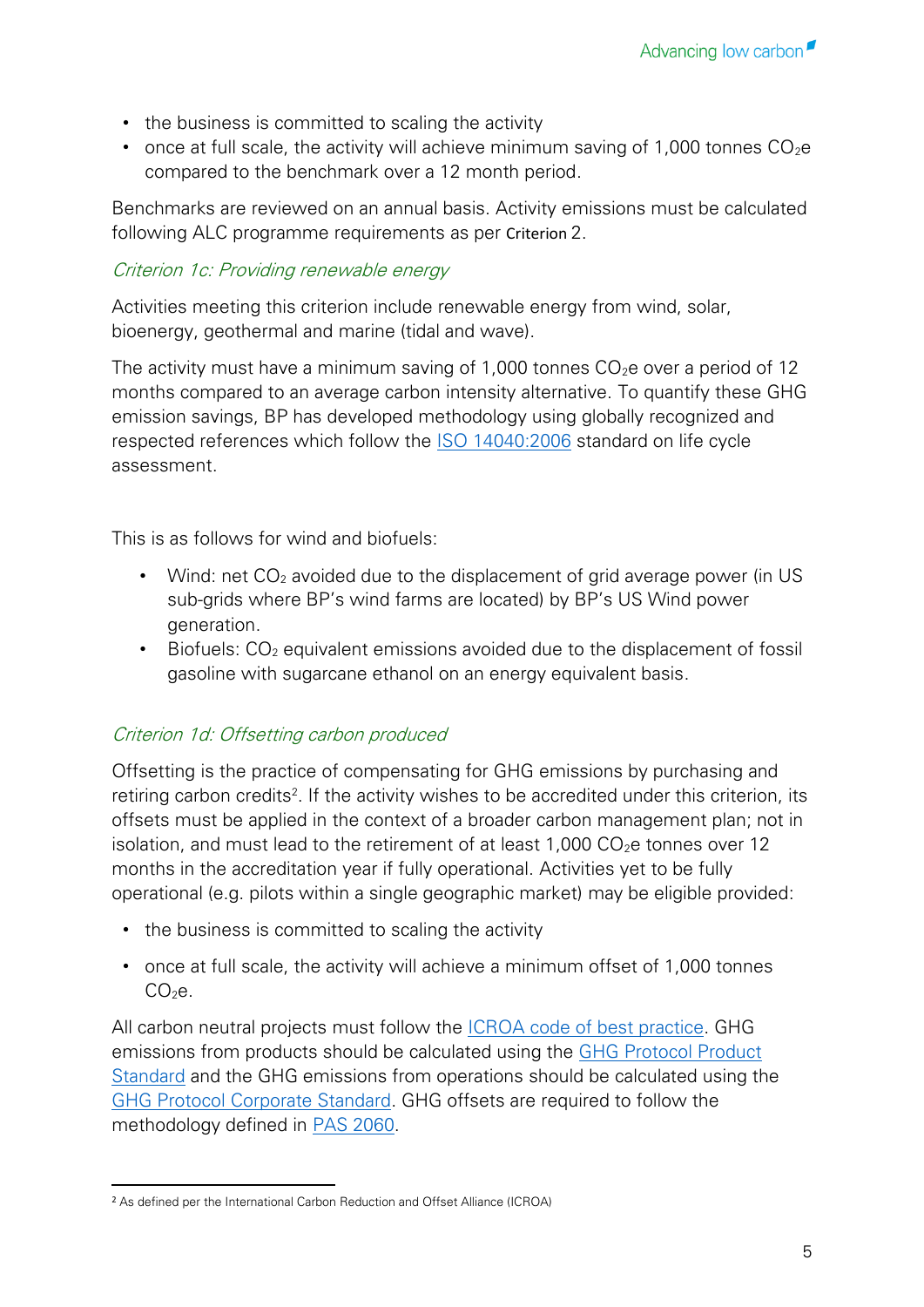# Criterion 1e: Furthering research and technology to advance low carbon

Accredited activities that fall within this criterion include those that advance low carbon through investing in new lower carbon technologies, supporting independent research or helping the industry to take action on low carbon.

The accredited activity must provide evidence of the following:

- the specific areas of research or understanding included, for example:
	- details of new low carbon technologies developed
	- how research or understanding has been furthered to advance low carbon
- the nature of BP's role / contribution
- how this new research / understanding / technology has been demonstrated and how it relates to the activity's objectives. This can include:
	- publicly available/ published peer reviewed journals
	- reports on the project website
	- presentations at an international conference
	- new technologies or materials developed
	- initiatives implemented
	- action implemented at BP / across the industry as a result of the findings.

Each activity must demonstrate BP's clear support either financially or with support in kind.

#### Criterion 1f: Enabling BP or third parties to meet their low carbon objectives

This criterion refers to activities which provide a mechanism that enables BP or 3<sup>rd</sup> parties to be able to meet their low carbon objectives, whether set by regulators or by the organisation.

If an activity falls within this criterion, the following evidence must be provided:

- the specific mechanism developed (e.g. programme or market place)
- the nature of BP's role / contribution
- $\bullet$  how this mechanism enables BP or  $3<sup>rd</sup>$  parties to meet their low carbon objectives, for example by helping to:
	- reduce GHG emissions
	- produce renewable energy
	- offset carbon produced.

Although no quantitative data is required to accredit these activities, if a GHG saving or offset is to be reported, a clear methodology is required to be detailed in the ALC application form and must follow ALC programme requirements on GHG calculations methodologies where relevant.

For example, for forestry projects, volumes of offsets must be issued by an appropriate authority (e.g. [Compliance Offset Program](https://www.arb.ca.gov/cc/capandtrade/offsets/offsets.htm) by the California Air Resources Board). Any offsets used for BP's own compliance requirements must be removed and no double counting must have taken place from the previous year.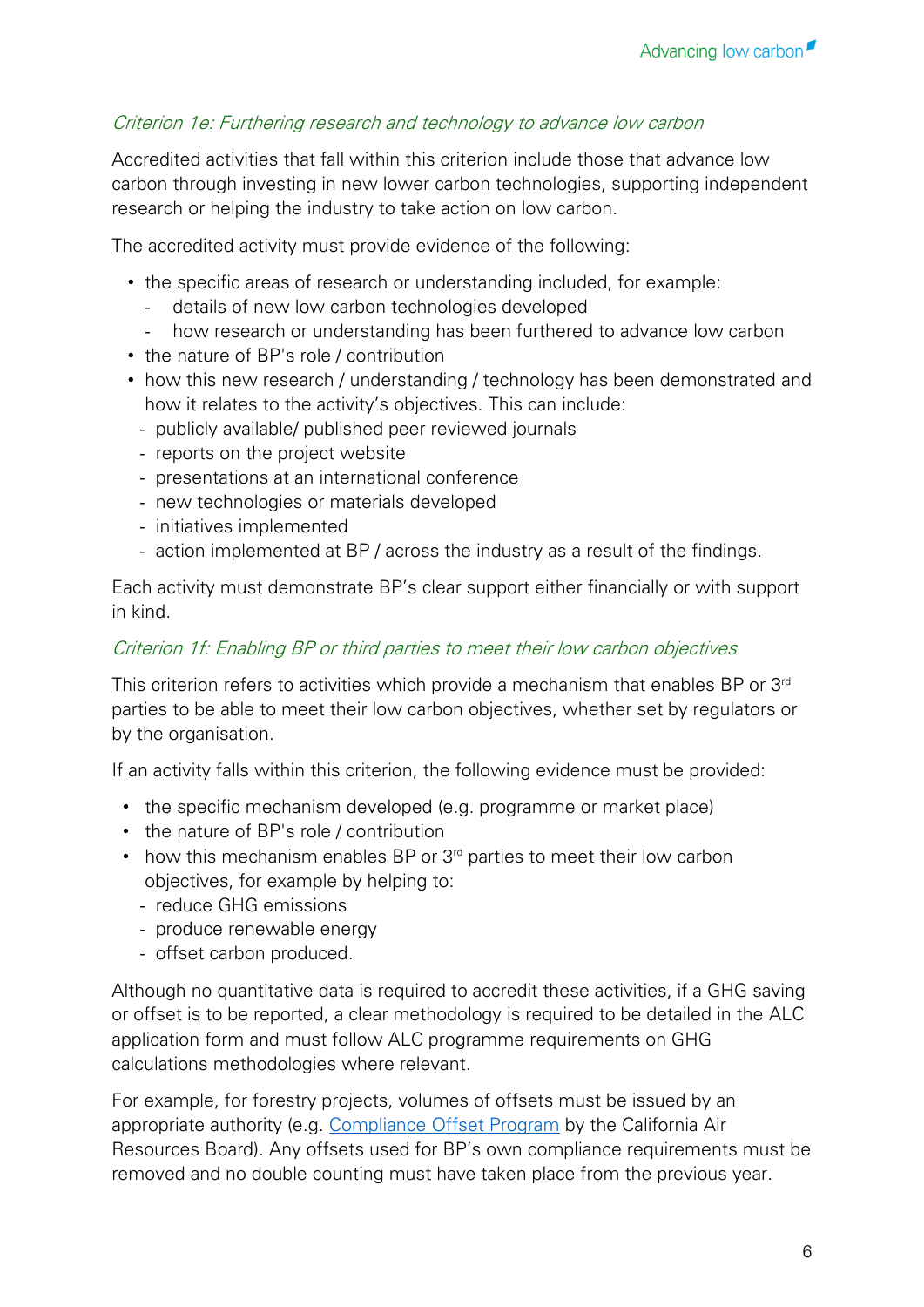# Criteria 2: Comply with ALC programme requirements on GHG calculation methodologies

For savings and offsets calculations, one of the appropriate methodologies must be followed according to the activity type as set out below:

- GHG product emissions: [PAS 2050](https://shop.bsigroup.com/forms/PASs/PAS-2050/) or GHG Protocol Product Life Cycle [Accounting and Reporting Standard.](http://www.ghgprotocol.org/sites/default/files/ghgp/standards/Product-Life-Cycle-Accounting-Reporting-Standard_041613.pdf)
- GHG operations emissions: GHG Protocol Corporate Accounting and [Reporting](http://www.ghgprotocol.org/sites/default/files/ghgp/standards/ghg-protocol-revised.pdf) Standard or BP's environmental performance reporting requirements which are broadly consistent with IPIECA industry guidelines.
- *Offsets:* As relevant, **PAS 2060** or offset-trading scheme methodologies (e.g. [Compliance Offset Program](https://www.arb.ca.gov/cc/capandtrade/offsets/offsets.htm) by the California Air Resources Board) or [ICROA](http://www.icroa.org/The-ICROA-Code-of-Best-Practice)  [Code of Best Practice.](http://www.icroa.org/The-ICROA-Code-of-Best-Practice)
- If the standard is not followed directly, evidence must be provided to show how the methodology aligns with the principles of the relevant standard.

# Criterion 3: Deliver better carbon outcomes which are intended to be irreversible

Accredited activities are undertaken with the intention for all emission reductions to be irreversible. Examples include carbon capture and storage that intends to be permanent, avoided emissions from fuel savings or the use of renewables.

# Criterion 4: Go beyond what is required to meet relevant regulations

The activity's associated GHG emissions and carbon outcomes achieved must exceed minimum thresholds set out in any applicable legislation or regulations. This refers to known national or international legislation or regulations that are relevant at the time of the accreditation and does not relate to the use of economic incentive programmes by regulators. Where there are no applicable regulations, voluntary activity is considered as going beyond what is required.

# Criterion 5: Be up and running

This criterion requires the activity to be live on the date of submission and accreditation, with no intention of discontinuing the activity.

'Up and running' is defined as follows:

- Products and services: the activity must be available for purchase.
- Operations: the activity must in use as part of BP's on-going operations.
- Partnerships: contracts / agreements with relevant partners are current and activities are live.
- *Programmes*: programmes need to be operational.

# Criterion 6: Directly delivered by BP or by a BP partner

If the activity is delivered by BP then it must involve (the use of) at least one of the following: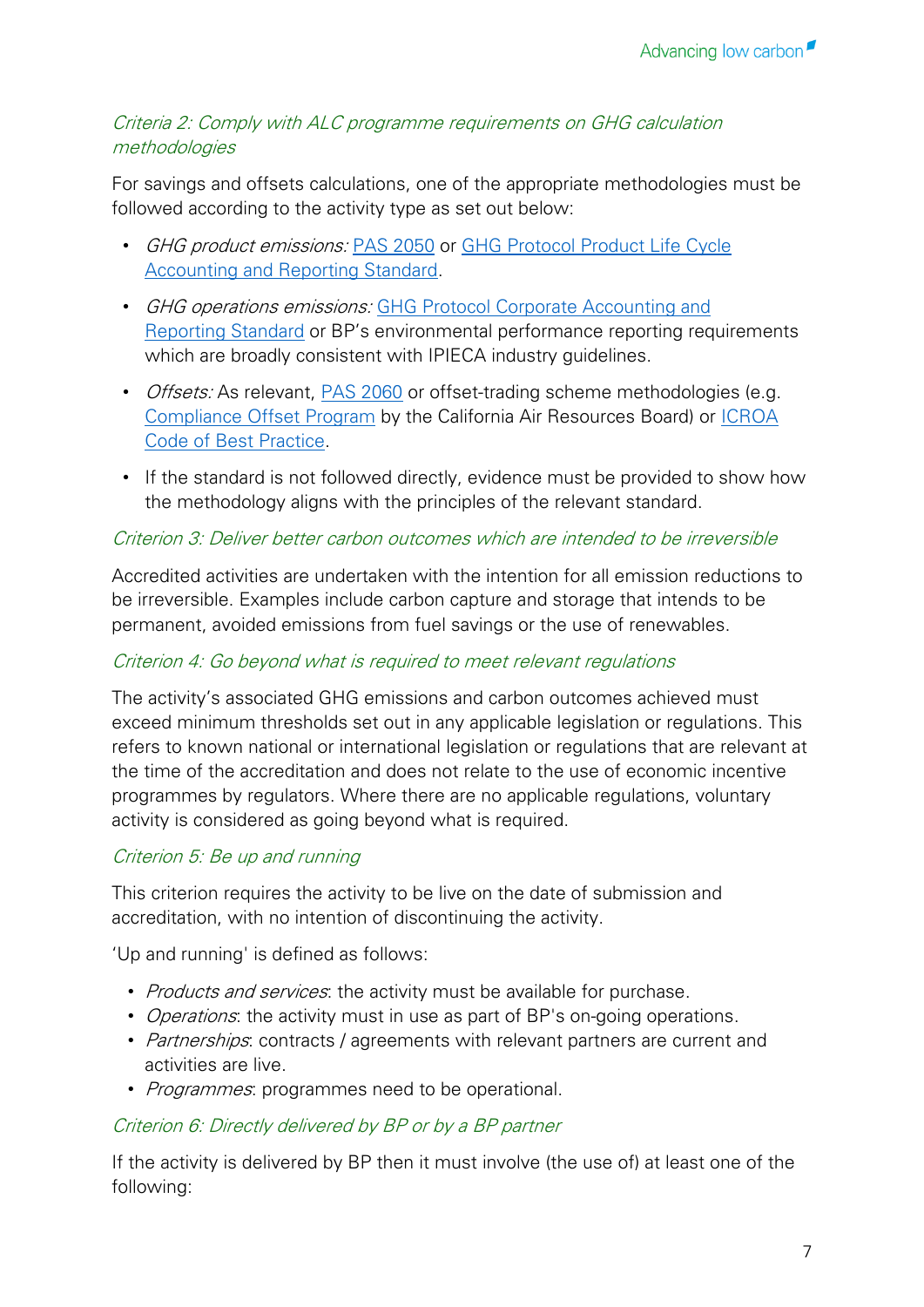- sites and assets operated by BP or by a BP joint venture
- vessels for which BP holds the International Safety Management Document of Compliance (DOC)
- road vehicles, aircraft and rail transportation that are dedicated to BP's business use
- contractor drilling activities conducted on behalf of businesses under BP operational control
- emission sources on land owned or leased by BP for agricultural purposes and occupied by, or for the purposes of, BP's biofuels business
- products or services owned by BP
- programmes or projects managed by BP.

For BP's ALC programme, 'BP partner' refers to the wide range of organizations with which BP engages. These include: joint ventures in which BP has a minority stake and do not fit into the description in bullet (a) above, BPs sponsorship of academic institutions and partnerships, business customers, and non-profit organizations .If the activity is delivered by a BP partner, it will involve a material contribution from BP involving at least one of the following:

- investment by BP (of financial / facilities / human resources)
- BP equity stake
- application of BP's technology or other form of intellectual property (IP), provided BP can demonstrate full IP ownership rights.

#### Criterion 7: Verified by an independent third party assurance provider

The external assurance provider, Deloitte LLP, provides limited assurance to ISAE 3000 (Revised) standards, whilst considering ISAE 3410 for the GHG emissions, to assure all the criteria are met by the nominated activities - including the total GHG savings and offsets reported.

For further information on the external assurance of this programme, please refer to the [Deloitte assurance statement.](https://www.bp.com/content/dam/bp/en/corporate/pdf/sustainability-report/tables/bp-alc-deloitte-assurance.pdf)

# Period of accreditation

The ALC programme is an annual programme for BP and BP partner activities. The accreditation will apply for 12 months from the programme start date.

All activities included in the current year programme must reapply with the latest information and data to demonstrate they still meet the criteria.

We hope to grow our programme by encouraging and identifying new activities that we recognize as advancing low carbon.

# Communicating the impact